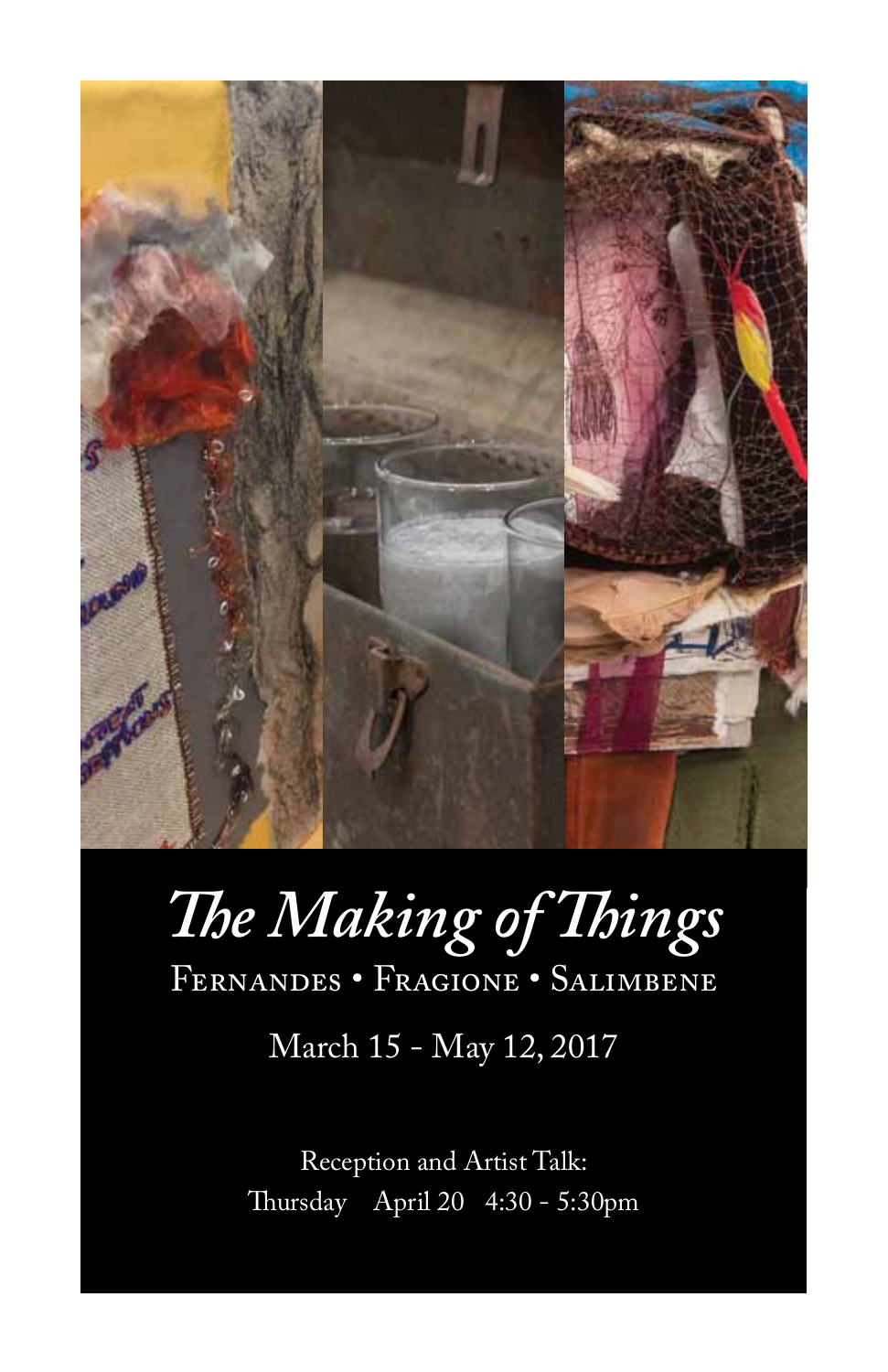## **Curator's Statement**

"Look at everything as though you are seeing it for the first time, with eyes of a child, fresh with wonder." Joseph Cornell

These words, from a letter in *Unfolding,* echo the working practices of artists Maria-Theresa Fernandes, Cianne Fragione and Nicole Salimbene. Using poetic combinations of ordinary and unexpected materials they make resonant objects that invite us to look closely, and to sense the extraordinary within the familiar.

All three artists incorporate words—poetry, letters, graffiti-like marks into their work. *The Silhouette* series by Fernandes explores the history of Baltimore, where she lives and has a studio. Combining stitching, collage and digital photography, she crafts book covers into richly tactile layers of imagery and text. *Ann Maria Weems* is a collaboration with a local poet recalling the 1885 escape of a slave via the Rockville Underground Railroad and the 2015 riots in Baltimore.

A sense of place and memory are also present in the mixed media work of Fragione. Referencing Southern Italy, cultural identity and "the deep, unspoken textures of daily life that expose themselves only gradually", her large-scale assemblages and small reliquary purses hint at tantalizing secrets. *Di Colonia Marescialla* is made of oil paint, artist drawings, text, gold leaf, textiles, Conté crayon, a perfume bottle, crystals, metal, and copper nails attached to a wood panel. The contents from a dainty handbag (and a life?) are layered with expressive marks and the artist's handwriting, like accretions on an ancient wall.

Salimbene's installation *Unfolding* invites viewers to sit in the artist-built environment and open an envelope with a poem, text or image inside. Semi-transparent envelopes line the opposite wall, containing handwritten letters, thread, seeds and maps; visual metaphors for the interior and exterior materials of our lives. Pictures of water are projected onto the facing wall, hinting at the metaphorical flowing of ideas and our changing relationship with the environment. In this contemplative space we are asked to reflect on the wisdom currently unfolding within our lives.

*---Kiki McGrath, Curator, Dadian Gallery*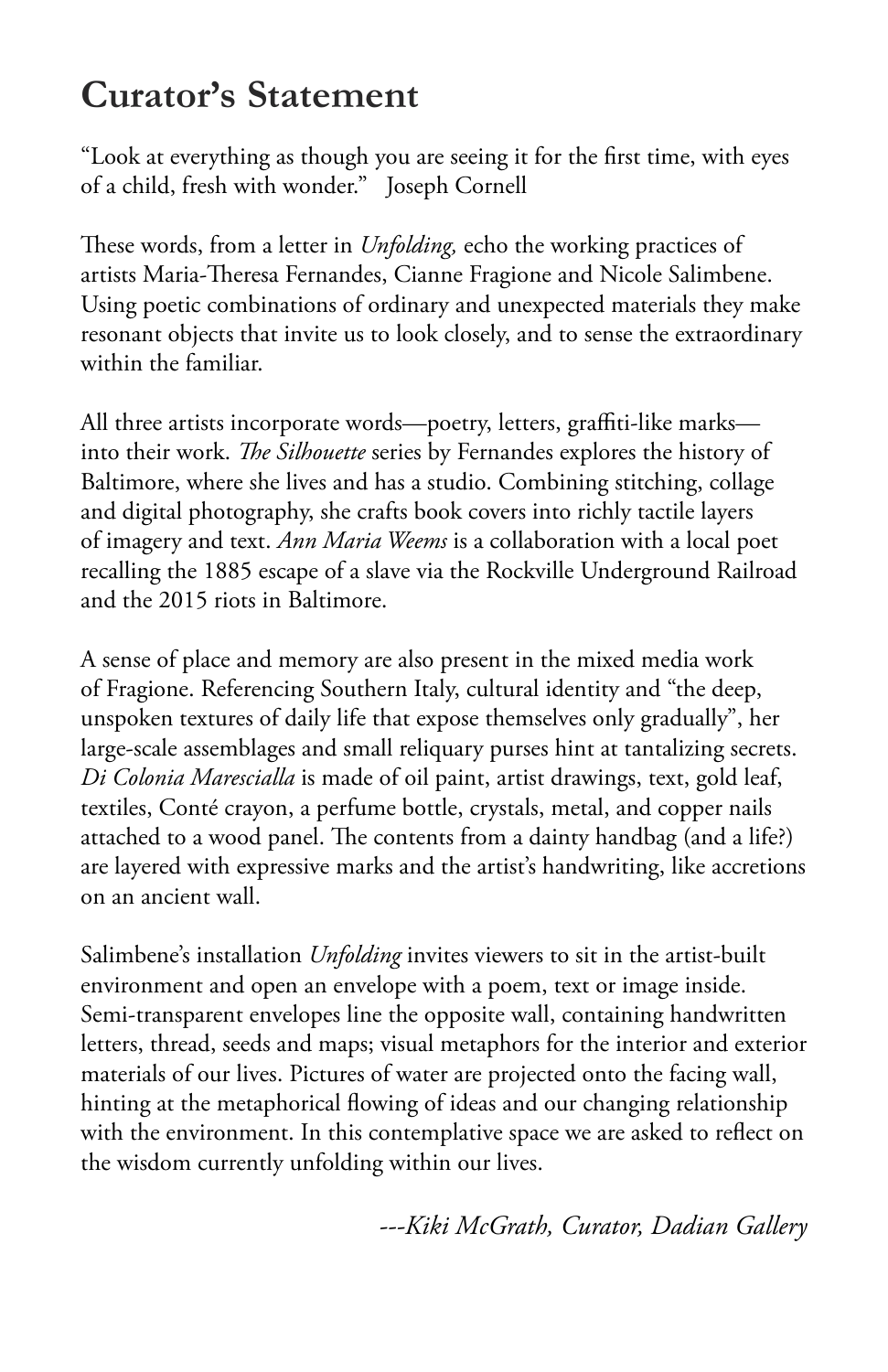### **Artists' Statements**

#### **Maria-Theresa Fernandes**

I was born in Kenya and lived there for 21 years. I obtained my B.A. (Hons) degree at the Metropolitan University of Manchester, England, in Textiles with embroidery as the major discipline. In the early 70's I lived in Belfast, Northern Ireland, when the Irish Republican Army ran rampant. The stay was brief, but posed for new work addressing the turmoil in Ulster. In 1981I moved to the USA and worked as an artist-in-residence in several states including Utah, Idaho, Nevada (including the Indian Reservations), Delaware, Maryland, Virginia, South Carolina and Kentucky. I have also served in international residencies in the United Kingdom, Nigeria, Spain and France. As a recipient of the Charles and Fleur Bresler Award this year, I am, at present, an artist-in-residence at VisArts in Rockville, Maryland.

My work is mixed media with a strong emphasis on stitching using images, digitally photographed and manipulated. The subject of "Place" is an important element of the work. The works presented relate to the uprising last year in Baltimore City and the disparity between the rich and poor neighborhoods. Recent work includes one of a kind prints that are manipulated with stitch and collage. These prints evolved from the initial works that resulted from the death of Freddie Gray in 2015 in Baltimore City. Included is also a collaborative work with poet Stephen Pohl that is recent (2017) and relates to Ann Maria Weems who escaped from Rockville on the Underground Railroad in 1855. The book cover includes handmade paper, collage and text.

*Ann Maria Weems,* (collaboration with Stephen Pohl) mixed media, 2017 *Silhouettes 2*, mixed media, (collaboration with Stephen Pohl and Nanette Bevan), 2017 *Silhouettes Print*, print, 2016 *Silhouettes in Net*, mixed media, 2016 *Abandoned Buildings*, Baltimore, mixed media print, 2016 *Winter, Marnay-sur-Seine*, France, mixed media (stitch), 2006 *The Road to Courtavant*, France, stitch, 2006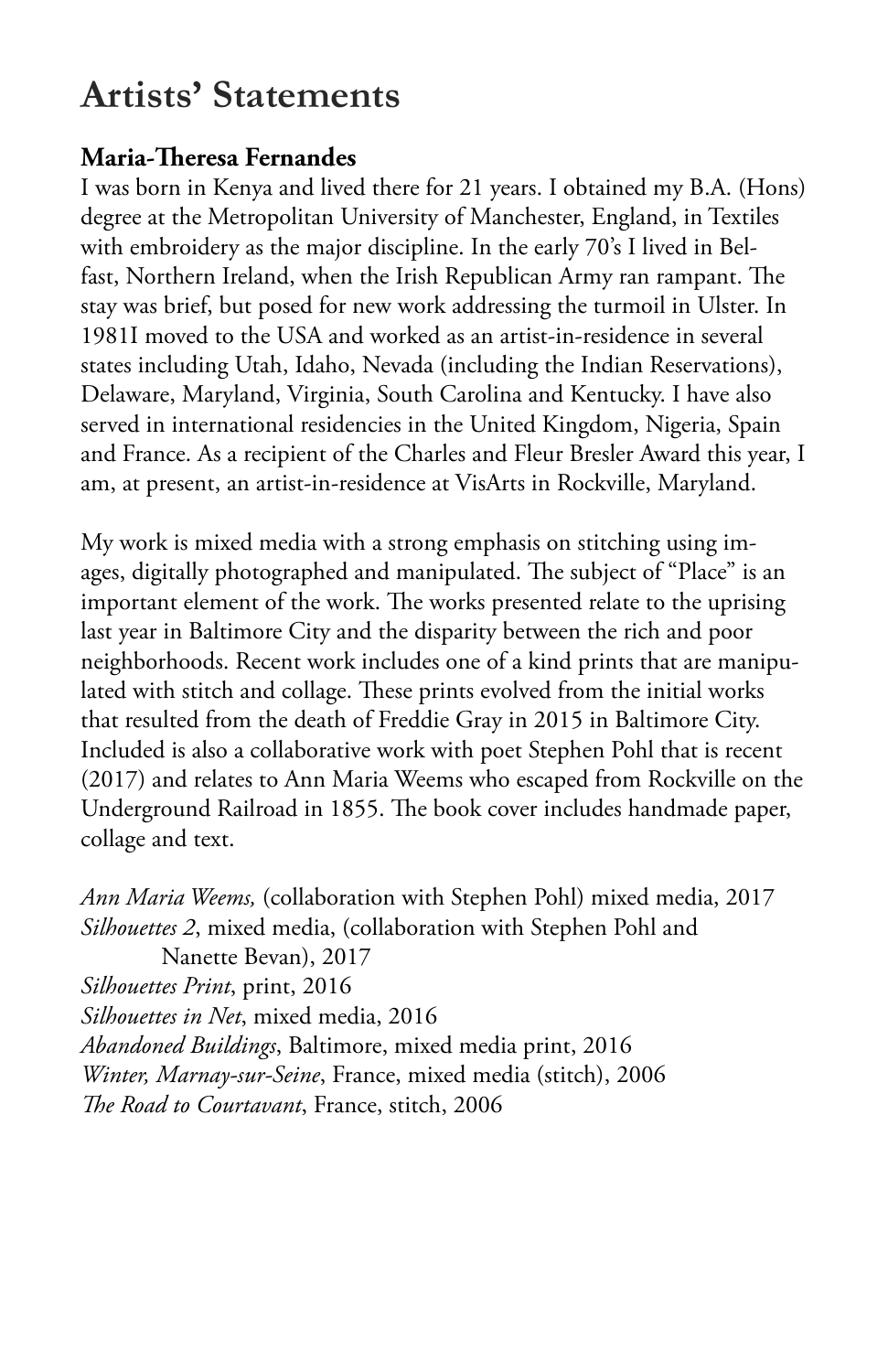#### **Cianne Fragione**

Fragione's art has appeared in solo, group, and traveling exhibitions in the San Francisco Bay Area, Los Angeles, New York, Chicago, Cincinnati, Baltimore, Washington, DC, and Louisville, among others. Internationally she has shown in Italy, as well as in Sofia, Bulgaria (2012-15) and Vilnius, Lithuania, with the State Department's Art in Embassies program. She was nominated for the Anonymous was a Women Award in 2016 for her artistic achievement. Awarded: The Legacy Project (Art Cart: Saving the Legacy for 2015-16, Research Center for Arts & Culture, NYC, and sponsored by Joan Mitchell Foundation, NYC; documentation of life's work available for research at Columbia University NY); Artist-in-Residence, Lo Studio dei Nipoti, Monasterace, Italy. Fragione is represented by Gallery Neptune and Brown, Washington DC.

My art is process-oriented, and I am always seeking unexpected, poetic ways of combining found and fine art materials — a practice that comes in part from years of living in the San Francisco Bay Area, where I encountered a number of the Beat-era and funk artists associated with the region and was deeply touched by their work. In combinations of oil paint, drawing materials, collage, and a wide, unpredictable range of found assemblage objects, I strive to uncover the intimate, revelatory interactions that can occur between our individual and cultural identities, and between our specific natural and human-made landscapes. In the studio, I tend to work in series. These may be continuous or intermittent, and when several series encounter one another chronologically, they often overlap, and in doing so, can yield fresh, surprising, or unanticipated connections that exist between the themes and materials.

| Covento della Clarise, Immacolata series, oil and mixed media on               |
|--------------------------------------------------------------------------------|
| paper, 2015                                                                    |
| Di Colonia Marscialla, Pocket full of Promises series, oil metal and           |
| assemblage on wood, 2016                                                       |
| Duomo di Siracusa: della Nativa di Maria Santissima (quadriptych),             |
| Immacolata series, oil and mixed medium on paper, 2016                         |
| Profumo Santa Maria (white purse), Pocket full of Promises series, oil and     |
| assemblage in repurposed vintage purse, 2017                                   |
| Hair Catcher (curls), Pocket full of Promises series, hair metal and medals in |
|                                                                                |

repurposed Lucite purse, 2015

*Carol's Pocketbook, Pocket full or Promises series*, assemblage, mixed media, pen and ink drawings and repurposed vintage purse, 2015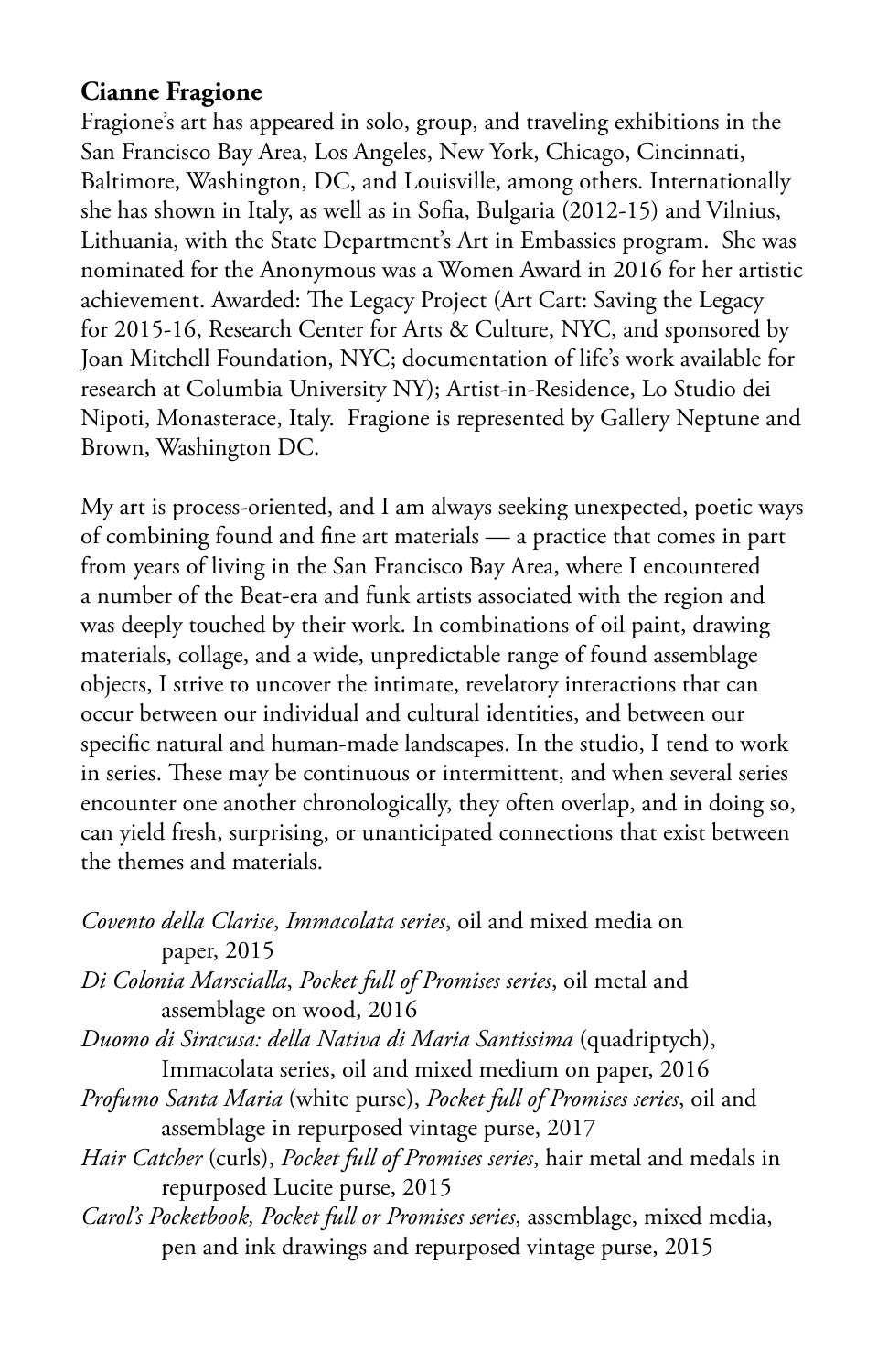*Reliquary Siracusa Sicilia* (sealed home), *Pocket full of Promises series*, oil assemblage, pasta, textile on repurposed vintage purse with resin handles, 2015

### **Nicole Salimbene**

Nicole Salimbene is a Washington, D.C. based interdisciplinary artist working at the intersection of poetics, psychology, environmentalism and contemplative practice. Her work has been exhibited in juried shows and galleries nationally and internationally, as well as reprduced for publications and purchased for private collections.

*Unfolding* is an interactive installation contemplating the unfolding wisdom found in internal and external materials. Viewers are invited to step into the artist-built environment for an intimate look, and to sit at the ironing-board-transformed-desk, opening the envelopes placed there. Inside the envelopes, poems/quotes/images are intended to further examine the connections between the ordinary and sublime objects and gestures presented within the installation, as well as, for the viewers to embody the metaphor of folding and unfolding. The relational poetics examined within this piece hopes to inspire reflection and dialogue on the wisdom currently being revealed within each person.

Water, earth, roots, pitcher, glasses, cement, medicine cabinet, ironing boards, desk chair, lunch box, glassine envelopes, maps, silk thread, mustard seeds, lima bean seeds, dictionary pages, projected images, acrylic paint, spray paint, paper, bone folder, 2017.